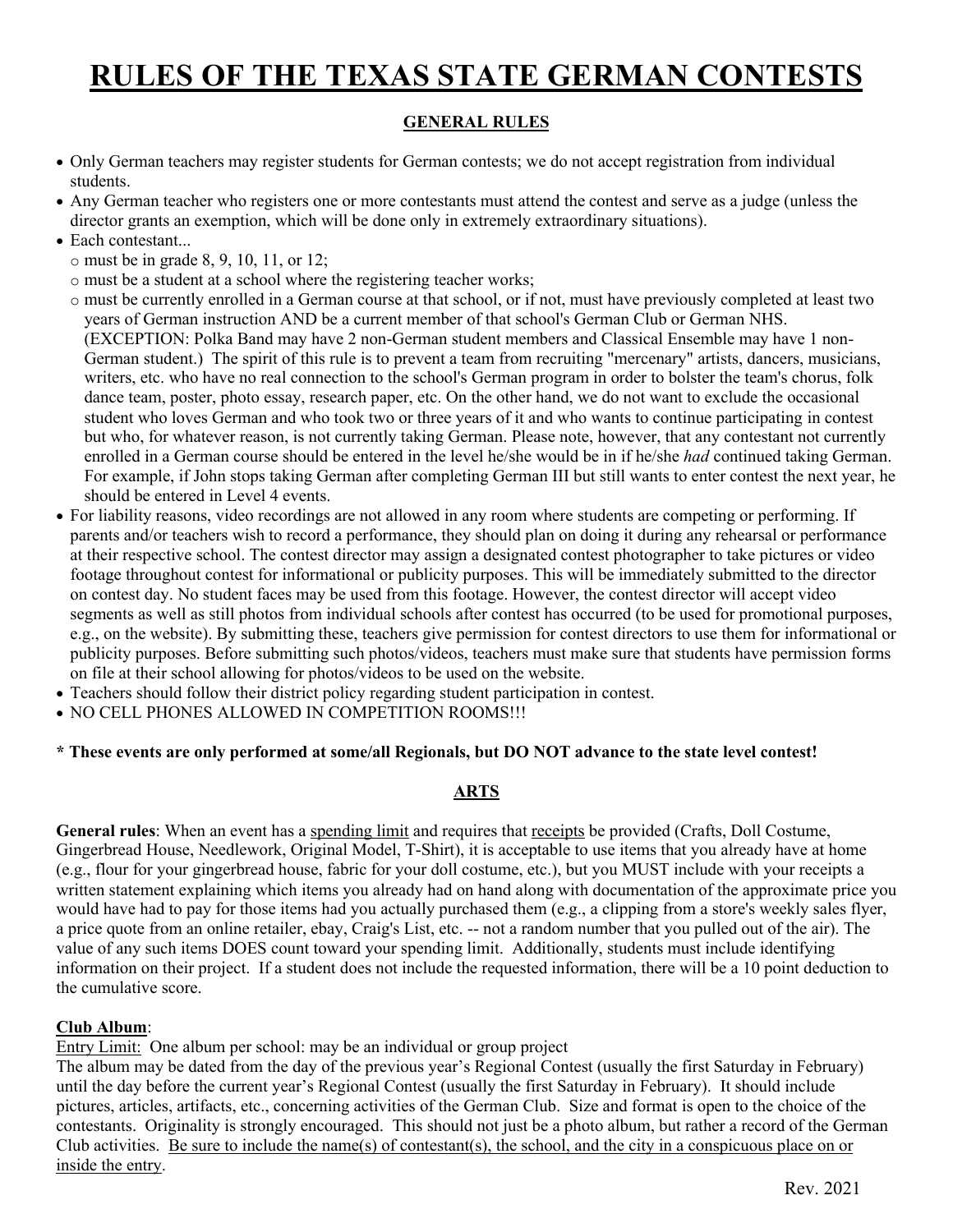# **Crafts**:

Entry Limit: One craft per school: may be an individual or group project

Spending Limit: \$45.00 max. (Items used from home must be accounted for, given a monetary value, and included with receipts.) A craft is the creation of something new and unique. It should be representative of a style or genre, without being a copy or model of an existing item or structure; however, it must relate to German culture. **Contestants must create all projects from scratch**. No kits. The craft must be clearly named, e.g. Dom, Kuckucksuhr, Trachtenhut, etc. and it should include a backdrop or diorama. Project should include some form of documentation showing the style or genre that the student is trying to use, e.g. gothic style cathedrals, Black Forest cuckoo clock, crocheted article in Bavarian colors, etc. Possible entries are by no means limited to examples cited within these rules. Documentation should include appropriate citation of sources. Photos of the various stages of the creation process would also be helpful to the judges in determining if the project was actually constructed by the contestant(s). Receipts for expenses must also be included in the documentation. Each entry should have a card with the name(s) of the contestant(s), the school, the city, and the category "Crafts" on it.

## **Digital Logo Design**: (Digital Submission Event)

Entry Limit: 1 entry per school (may be an individual or group project)

Size Limits and Formats: 1-2 megabytes;  $2400 \times 2000$  px; .jpg, .gif, or .pdf

The first-place logo from each regional contest and the Texas State German Contest will become the official logo of that contest for the following year. It may be used for print and digital materials, including the contest website. Thus, if incorporating a year into the logo (it is not required), use the next year, e.g., at the 2040 contest, use the year 2041 if you use any year at all. **State qualifiers are encouraged to adapt their regional design to reflect the State contest.** Contestant(s) should NOT include your name or school in the image of the logo itself.

The logo must be German-related and some element of the design must relate to German contest. The logo may be animated or still. All images within the design must be original artwork and/or photos designed by or taken by the contestant(s). Images taken from the Internet or any other source are unacceptable. Contestant(s) may use pictures they have taken from prior contest years; however, no student faces may be visible. Any words, except for the contest name, must be in German.

## **Doll Costume**:

Entry Limit: Two dolls per school: may be an individual or group project – Dolls must be submitted by 2 separate contestants or groups of contestants

Doll Size Limits: 12 inches – 36 inches tall; Barbie-doll-size costumes are unacceptable.

Spending Limit: \$45.00 max. (Items used from home must be accounted for, given a monetary value, and included with receipts.) The costume may be representative of traditions in Germany, Austria, Switzerland, or Liechtenstein but must be a studentmade folk costume for a doll. The doll itself may be hand-made or store bought. Contestant(s) must include a backdrop, which contains information about the costume and the place it represents. Documentation should include appropriate citation of sources. Receipts for expenses must also be included in the documentation. Each entry should have a card with the name(s) of the contestant(s), the school, the city, and the category "Doll Costume" on it.

## **Gingerbread House**:

Entry Limit: One house of each style, per school (may be an individual or group project): Non-traditional, Traditional Spending Limit: \$45.00 max. (Items used from home must be accounted for, given a monetary value, and included with receipts.) Size Limits:

Length and width of **primary structure**: minimum 9" per dimension, maximum 24" per dimension; height: 24" max. (Measurements will be made from wall to wall with a 1/2" variance.)

Length and width of **base**: maximum 36" per dimension.

There are two categories, in which each school may enter: **traditional houses** (like the Hänsel and Gretel house) and **non-traditional houses** (such as tree houses, shoe houses, castles, churches, etc.). **Contestant(s) must build all houses from scratch**. No kits. Use any recipe. All visible elements of project must be edible, except for the base. The primary house or structure must have a roof on it. Photos of the actual building of the house would be helpful to the judges in determining if the house was actually built by the contestant(s). Receipts for expenses must also be included in the documentation. Each house should have a card with the name(s) of the contestant(s), the school, the city, and the category of house (traditional or non-traditional) on it.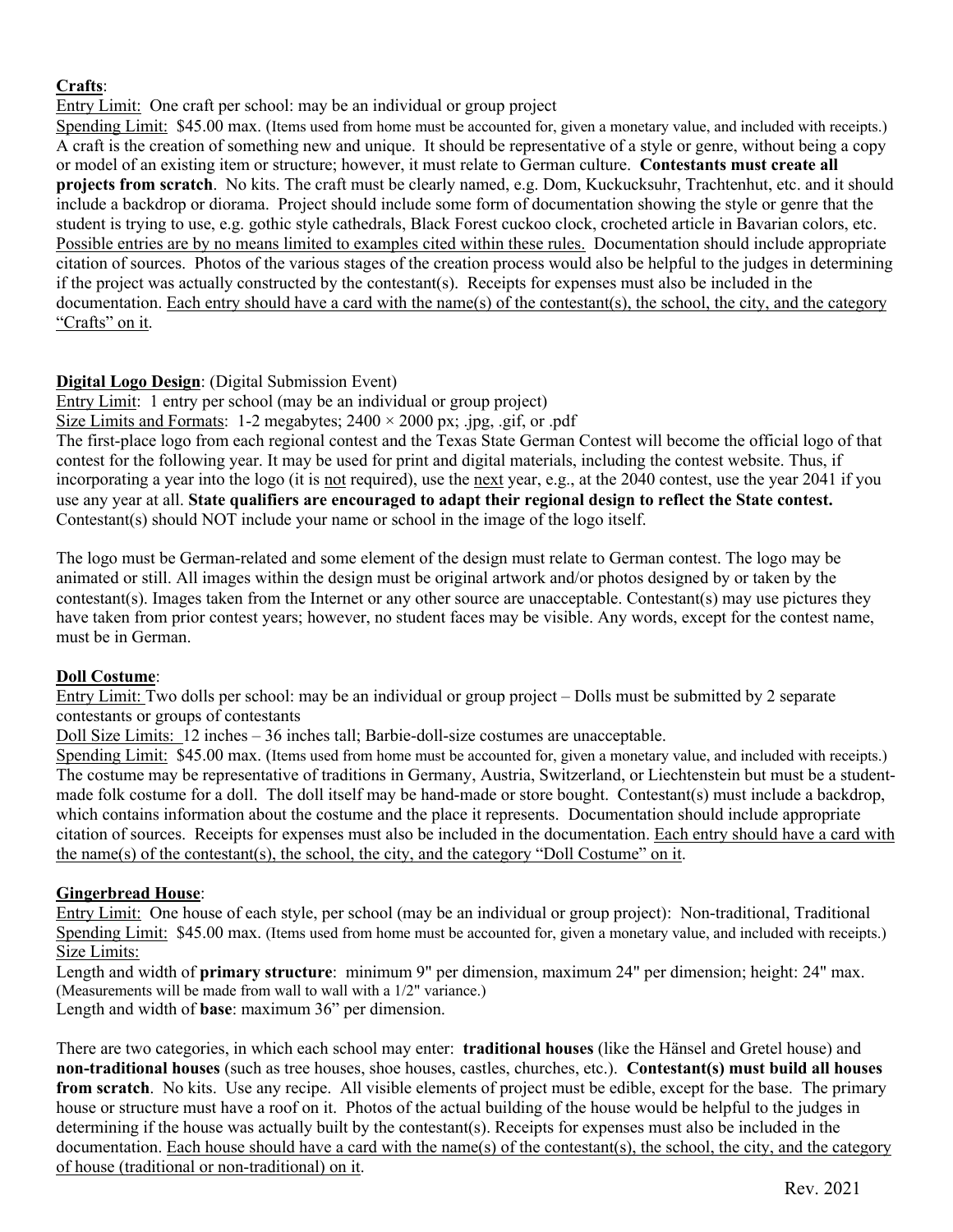## **Needlework**:

Entry Limit: Two entries per school: may be an individual or a group project - entries must be submitted by 2 separate contestants or groups of contestants

Spending Limit: \$45.00 max. (Items used from home must be accounted for, given a monetary value, and included with receipts.) Only embroidery, needlepoint, cross-stitch, or quilting are allowed. Everything must be related to a German theme, such as state or national symbols of German-speaking areas, landscapes, folk traditions, fairy tales, proverbs, etc. Needlework should include some brief form of documentation either depicting an image that was replicated and/or the German relevance. Documentation should include appropriate citation of sources. Receipts for expenses must also be included in the documentation. Each entry should have a card with the name(s) of the contestant(s), the school, the city, and the category "Needlework" on it.

# **Original Models**:

Entry Limit: One model per school: may be an individual or group project

Spending Limit: \$45.00 max. (Items used from home must be accounted for, given a monetary value, and included with receipts.) An original model is a re-creation of a specific object that exists or existed in a German-speaking country or is/was a German-Texan structure. **Contestants must build all projects from scratch**. No kits. The model must be clearly named, e.g. Kölner Dom, Brandenburger Tor, Bavarian Battle Helmet, etc and it should include a backdrop or diorama. Project should include some form of documentation as to how the original structure/object looked, from various angles if possible. Documentation should include appropriate citation of sources. Photos of the various stages of construction would also be helpful to the judges in determining if the project was actually constructed by the contestant(s). Receipts for expenses must also be included in the documentation. Each entry should have a card with the name(s) of the contestant(s), the school, the city, and the category "Original Model" on it.

**Photo Essay**: (Digital Submission Event)

Entry Limit: 1 entry per school (may be an individual or a group project)

Photo Limits: 10-20 photos

Contestant(s) will write an **original** story in German to accompany a series of photographs. The story may not be taken in whole or in part from any print or online source, and no advantaged or native speakers may assist with the writing of the story. Photos must be originals taken by the contestant(s). Photos may be either black-and-white or color, or a combination of both. Any size photo is acceptable. The photos may concern any subject, but the part of the story telling what is happening in each photo should be displayed directly under/over/next to the photo.

## **Submission Process:**

- 1. You may choose one of two methods for assembling the photo essay:
	- a) arrange the photos and captions digitally in Google Slides, Microsoft PowerPoint, etc. **OR**
	- b) mount the photos and captions physically on a poster board (22" x 28", no larger, no smaller) and then take a picture of the entire poster, as well as individual pictures of the photos and captions and then assemble these pictures in Google Slides, Microsoft PowerPoint, etc.
- 2. With either method, you must add a title slide with **your name**(s), **school**, the event **"Photo Essay**," and the **title of the project**.
- 3. Convert this file to a PDF and upload it according to the instructions provided.

## **Photography**:

Entry Limit: Two entries per school: Entries consist of a single student's work – NO group entries. Photos must be submitted by two separate contestants.

Size Limits: 5" X 7" minimum

Entries consist of 1 photograph, which may include only one image or multiple images. Image(s) must be original and taken by the contestant. Image(s) taken from Internet or any other source is/are unacceptable. Image(s) may be either black-and-white or color, or a combination of both. Photo must be matted and/or framed. The photo must have a German theme, which may be candid or staged. The name of the contestant, the school, and the city must be on the back of the matte/frame. **For all images used, additional documentation must include 4" X 6" original, unaltered photo(s) indicating when and where taken.**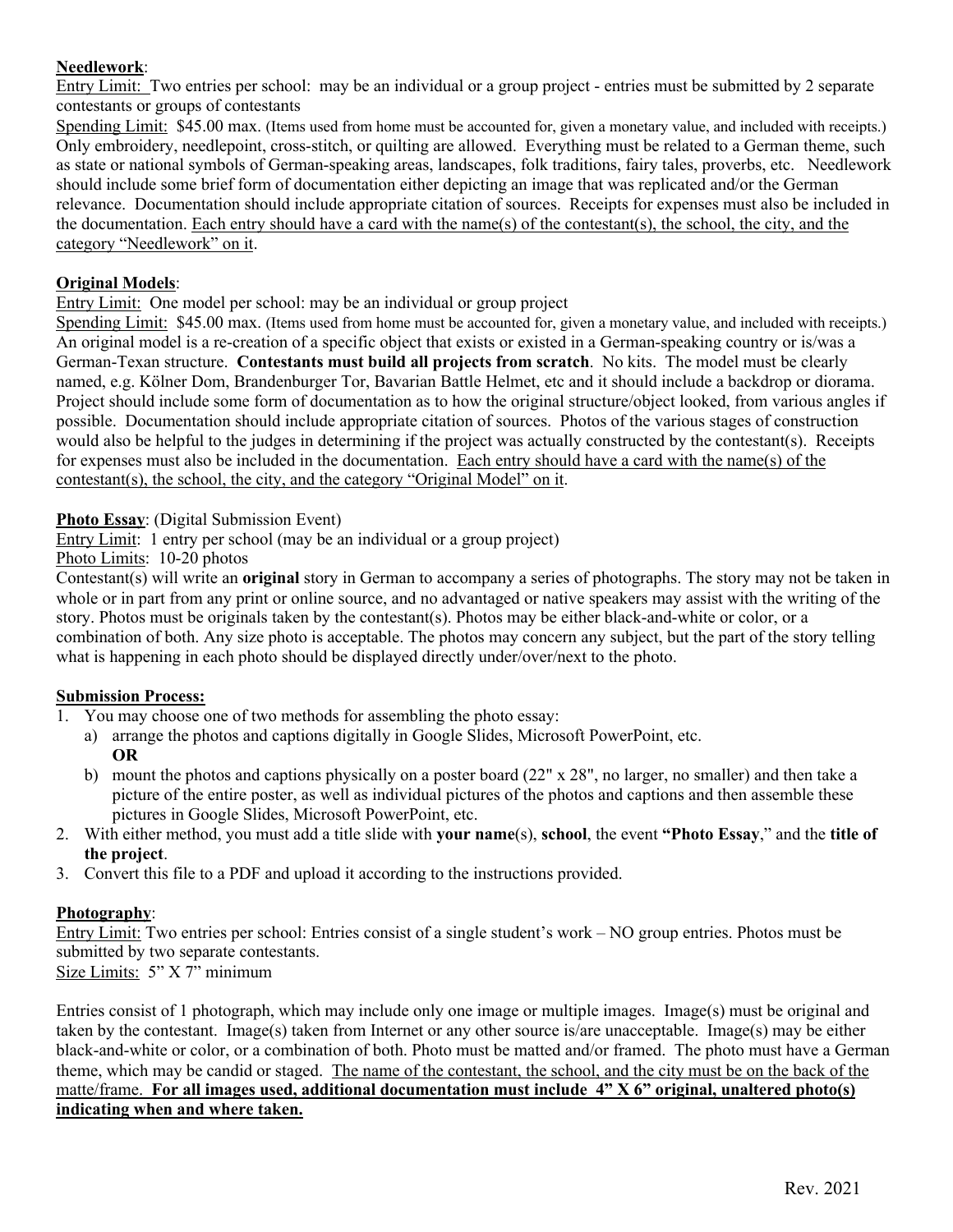#### **Poster Design**:

Entry Limit: One entry per school: may be an individual or group project

Size Limit: One piece of poster board, 22" by 28", no larger and no smaller

The poster may be about any German related topic. There must be at least 10 different German words on the poster, or at least 10 words forming a complete German sentence or phrase. Posters must be made by hand-drawing and/or with handmade extras. No computer-made posters will be accepted. The name(s) of the contestant(s), the school, and the city must be on the back of the poster.

#### **Shirt Design**:

Entry Limit: One entry per school: may be an individual or group project

Spending Limit: \$45.00 max. (Items used from home must be accounted for, given a monetary value, and included with receipts.) No German Club shirts. The design of the shirt should be German related. All words must be in German, with a minimum of 5 different words - no maximum. Design must be artistically hand-designed, i.e., no store bought decals **AND** the design must be hand-applied by contestant(s), regardless of technique used, e.g. silk-screened, copied, or painted. Photos of the design and application process would also be helpful to the judges. For the design to be eligible, it must be on a shirt or sweatshirt. Receipts for the shirt and the supplies must be provided with the entry. Each shirt should have a card with the name(s) of the contestant(s), the school, and the city attached to it.

#### **Video**: (Digital Submission Event)

Entry Limit: 1 video per school; at least 6 contestants must be included in the video

Time Limit: 6-15 minutes

The video may be an original screenplay or a documentary and may not include animation. This may not be a video of one of your school's drama entries (puppet show, skit, etc.). All dialogue must be in German. Judging includes originality, German dialogue, and the professional quality of the video presentation. Creativity is encouraged.

#### **Submission Process:**

- 1. Upload the finished video to YouTube or Vimeo.
- 2. Type the script in Microsoft Word, Google Docs, etc.
- 3. Create a title page with the **student names**, **school**, **title of the video**, and **the YouTube/Vimeo hyperlink to the video**. \*\*If you are concerned about privacy and want to password-protect your video, include the password along with the hyperlink.
- 4. Convert the document to a PDF and upload it according to the instructions provided. Do NOT upload the video itself; the judges will access your video via the link that you include on the title page.

## **DECLAMATION**

**General rules**: A student may not perform the same poem or prose selection in both the Memory and Reading competitions, and a student may not perform the same poem or prose selection that he/she has performed in any previous year. Failure to provide at least 2 copies of the piece to the judge will result in a 10 point deduction from the cumulative score.

#### **Poetry and Prose Memory**:

Entry Limit: Three contestants per level (**except** for the Advantaged level, where the limit is **two** contestants), per school: Levels 1, 2, 3, 4, & Adv.

Length and Time Limits:

Level 1: 16-24 lines **OR** 1-2 min. Level 2: 20-32 **lines OR** 1.5-2.5 min. Levels 3, 4 & Adv: 24-46 **lines OR** 2-3 min.

The selection must be by a German-speaking author, i.e., originally published in German. It may not be a translation from a non-German speaking author, even if it has been published, but it may be by a non-German who writes in German, e.g., Kishon. Poems may be edited to fit time or line limits. Poetry Memory is dramatic interpretation, but without costumes and props. The contestant may use one chair and may move during the presentation. The title of the selection and the author must be listed along with the name of the student performing it on the alphabetical student list at the time of registration. At least two copies of the selection must be presented to the judges at the contest. Poetry Memory selections may not be used as Poetry Reading selections or vice versa by the same person.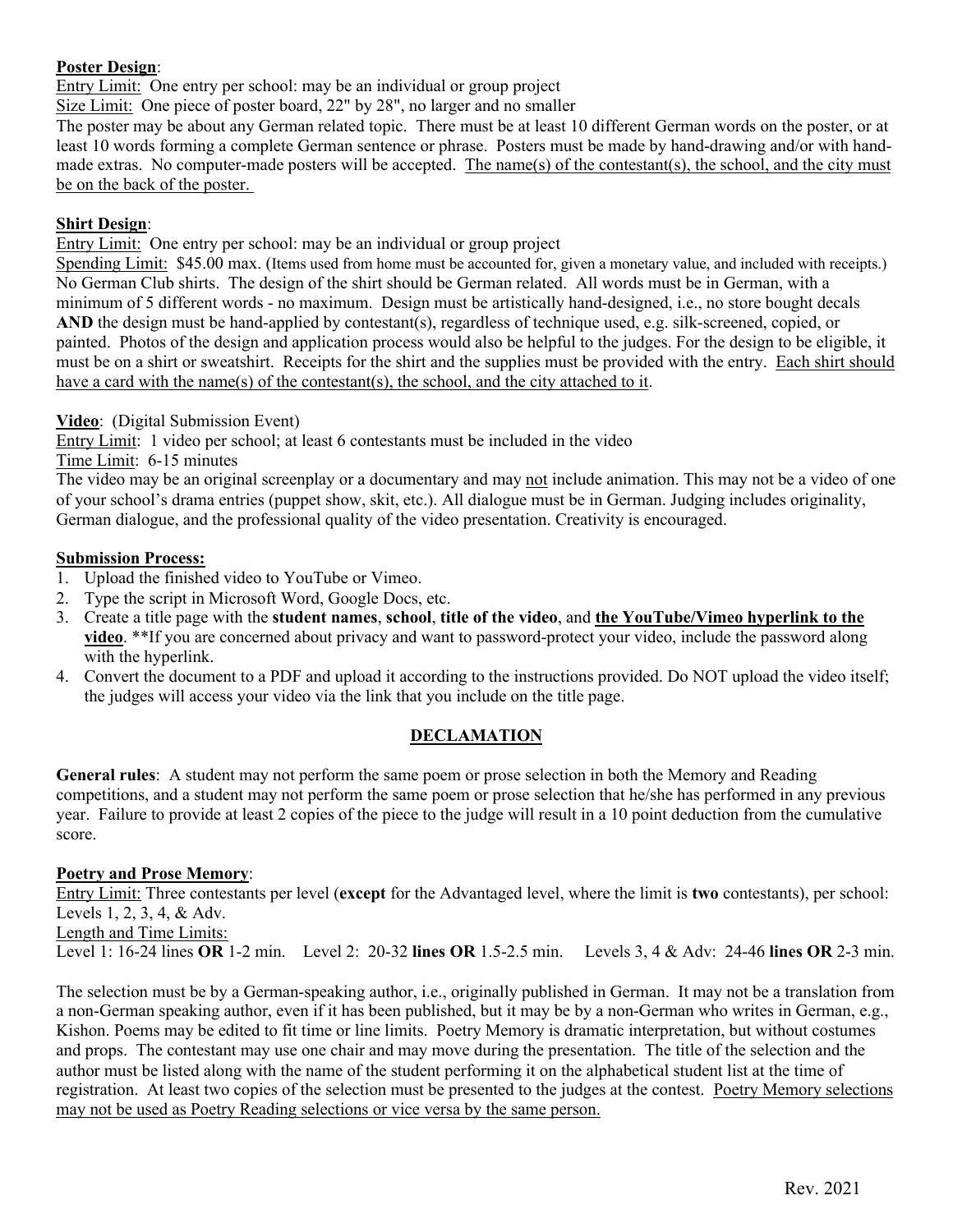#### **Poetry and Prose Reading**: (Digital Submission Events)

Entry Limit: 3 contestants per level, per school (Levels 1, 2, 3, and 4)

Length and Time Limits:

Level 1: 16-24 lines **OR** 1-2 minutes

Level 2: 20-32 lines **OR** 1.5-2.5 minutes

Levels 3 and 4: 24-46 lines **OR** 2-3 minutes

The selection must be by a German-speaking author, i.e., originally published in German. It may not be a translation from a non-German-speaking author, even if it has been published, but it may be by a non-German who writes in German, e.g., Kishon. Poems may be edited to fit the time or line limits. Poetry Reading is judged on the basis of reading and not on any interpretation by the contestant, other than the use of voice changes, eye contact, facial expressions, and some use of hands. No props or costumes may be used. The contestant may not walk around. The title of the selection and the author must be listed along with the name of the student performing it on the alphabetical student list at the time of registration. Poetry Reading selections may not be used as Poetry Memory selections or vice versa by the same person.

#### **Submission Process:**

- 1. Record yourself reading the selection (or have someone else record you). Don't forget to say the title and author. You may do as many "takes" as you want until you're satisfied with the result, but the submitted recording must be a single continuous unedited take, not a spliced-together compilation of the best parts of multiple takes.
- 2. Upload the video of your reading to YouTube or Vimeo.
- 3. Create a single Word document or Google Doc, etc. with **the full text of the selection**, including title and author. To get the text of your reading selection into the document, you can cut and paste it if you have access to an electronic version of the piece or simply take a (clear!) picture or pictures of the text if you are working from a hard copy and paste the picture(s) into the document.
- 4. Include a title page with **your name**, **your school**, the **name and level of the event**, e.g., "Poetry Reading 2," and **a hyperlink to your YouTube/Vimeo recording**. \*\*If you are concerned about privacy and want to password-protect your video, include the password with the hyperlink in the document.
- 5. Convert this document to a PDF file and upload it according to the instructions provided. Do NOT upload the video itself; the judges will access your video via the link that you include in the PDF.

## **DRAMA**

**General rules**: It is not allowed to use the same script (or a substantially similar script) in more than one event at the same contest if there are any common cast members in both events. For example: A school may not use the same script for a skit and a puppet show if one or more students are in both casts. It is also not allowed for any cast member to perform a script which he/she has performed in any previous year. For example: If your Skit 2 in 2012 was "Rotkäppchen," you may not use "Rotkäppchen" for Skit 3 in 2013 or for Skit 4 in 2014 (unless the casts from one year to the next are 100% different). The spirit of both these rules is that students should be challenged to work with different material in each event they enter, both within the same year and from one year to the next. Cell phones may not be used at any time during the performances. Failure to provide at least 2 copies of the piece to the judges will result in a 10 point deduction from the cumulative score. All drama entries must be memorized. Points will be deducted for prompting.

#### **Duet Acting**:

Entry Limit: Two Lower Level (German I-II) per school; Two Upper Level (German III-V) per school

Time Limits: Lower Level: 3-5 minutes Upper Level: 5-7 minutes

This competition follows the basic rules of the National Forensic League, which include the following: The 2 contestants may use no more than 2 chairs, no other props and no costumes; may only pantomime actions; must have a memorized introduction in German; may have no prompting; must use a piece from a published work (including movie or television transcriptions) by a German-speaking author (no translations); must have 2 copies of this piece for the judges; and must adhere to the time limits set forth above with a 30-second grace period (under or over). The merit of the selection will be a criterion in judging. Duets may not be excerpts from a play, skit or puppet show, in which the contestants are performing.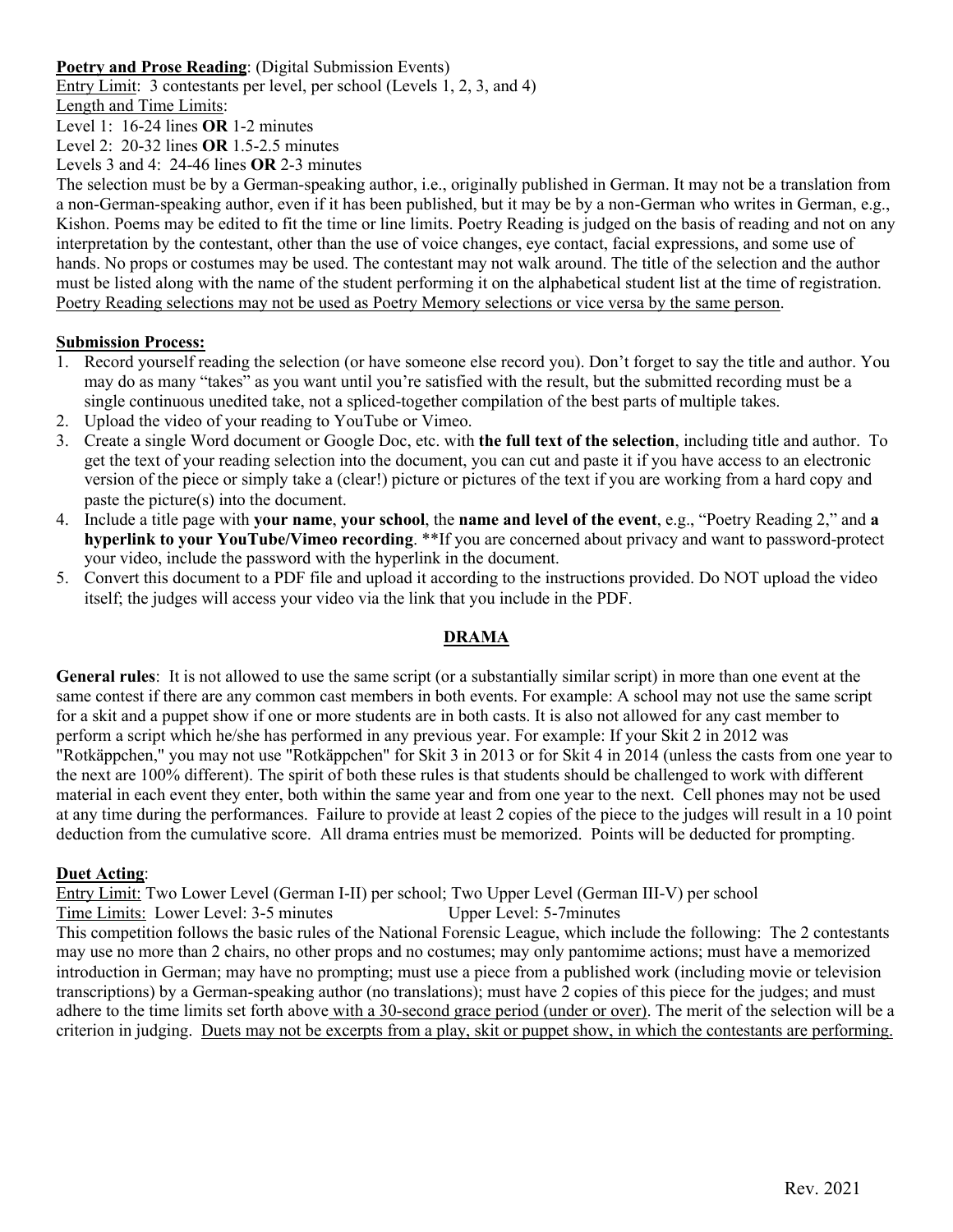## **Puppet Show**:

Entry Limit: One Lower Level (German I-II) play per school; one Upper Level (German III-V, incl. advantaged speakers) play per school

Time Limits: Lower Level: 4-8 minutes Upper Level: 7-10 minutes,

Contestants have a 30-second grace period (under or over) plus a maximum of 3 minutes to set up.

Puppet shows may be written by the class, the teacher, German-speaking authors, or others. Fairy tales may be adapted as puppet shows. The performers must memorize all lines from the script. The judges will ensure that the performers have no scripts. No stage will be provided, nor used on the contest site, but rather, contestants will perform behind chairs or desks covered by a black cloth (which is provided onsite). Each group must provide its own puppets, props, backdrops, and painter's tape. Backdrops should be no larger than  $10'$  X  $10'$ . They may be secured to the wall with painter's tape only. **If advantaged speakers are included in an Upper-Level cast, this information must be given to the judges.** Two copies of the script must be provided for the judges. Excerpts from the puppet show may not be reused in other categories by the same cast member.

# **Skit**:

Entry Limit: One skit per level, per school: Levels 1, 2, 3, & 4. There must be a minimum of 3 performers with speaking parts, no maximum.

Time Limits: Levels 1 & 2: 4-8 minutes Levels 3 & 4, 7-10 minutes

Contestants have a 30-second grace period (under or over), plus a maximum of 3 minutes to set up.

If it is a mixed-level skit, then it must be entered on the level of the most-advanced cast member. **If advantaged speakers are included in a level 4 skit, this information must be given to the judges.** Skits may be written by the class, the teacher, German-speaking authors, or others. Skits may be from fairy tales. Good pronunciation and grammatically-correct German are most important in the judging. Costumes and props may be added for flavor and effect, but are not required. Two copies of the script must be provided for the judges. Excerpts from the skit may not be reused in other categories by the same cast member.

# **MUSIC**

**General rules**: A student or student group in Vocal Solos, Contemp. Music, Classical Ensemble, or Chorus may not perform the same piece/musical selection(s) that he/she/group has performed in any previous year. Failure to provide at least 2 copies of the piece to the judge will result in a 10 point deduction from the cumulative score.

## **Chorus**:

Entry Limit: One chorus per school:  $4 - 12$  singers

Time Limits: 5 - 10 minutes, with a 30-second grace period

The piece(s) must be chosen from German-speaking composers and be recognized works of music. Song(s) must be classical and/or folk. A performance may consist of one song or a medley of songs and singers may use pantomime and choral reading to enhance their production. Song(s) must be sung in German and must be memorized. Groups are responsible for their own accompaniment, whether recorded or live, or may sing *a cappella*. No instruments or audioplayers will be provided at the contest site. Two copies of the **sheet music (notes and lyrics)** must be provided for the judges.

## **Classical Instrumental Ensemble**:

Entry Limit: One ensemble per school: 3 – 6 musicians; 1 member may be a student who has never been enrolled in German. Time Limits: 5 – 10 minutes, with a 30-second grace period

The piece(s) must be by a German-speaking composer and be a recognized work of music, e.g., Beethoven, Bach, Brahms, Haydn, Schubert, Strauss, Mozart, Schumann, Mendelssohn. Music must be classical and groups may do medleys of songs. No electric instruments, other than one electric keyboard, are allowed. No music stands will be provided at the contest site. Attire is part of the judging criteria. **If a non-German student is included in the ensemble, this information must be given to the judges.** Two copies of the **sheet music** must be provided for the judges.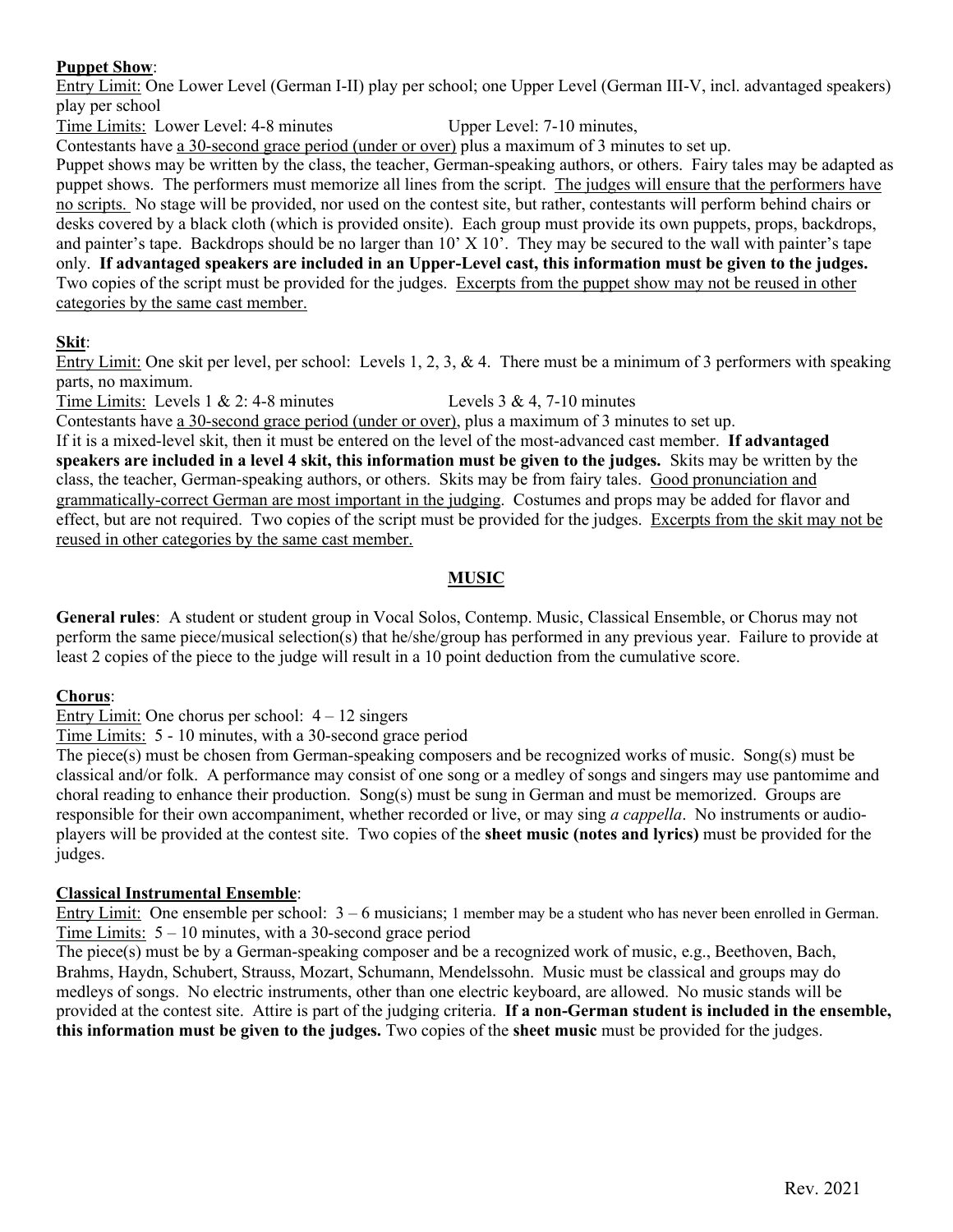## **Contemporary German Music:**

Entry Limit: One entry per school:  $1 - 5$  musicians (singers and/or instrumentalists)

Time Limits: 2 – 4 minutes, with a 30-second grace period; contestants must be able to set up and break down in a **total** of 5 minutes.

One piece is to be sung from a contemporary (post WWII) German-speaking musical artist or group, which may include rap (must be school appropriate.) Lyrics must be predominately sung in the German language, and be

memorized. Contestants may sing *a cappella* or with pre-recorded accompaniment, or with one or more group members playing instruments live (acoustic or electric). However, no playback devices, microphones, speakers, or instruments will be provided at the contest site; contestants are responsible for providing their own equipment and instruments. Two copies of the lyrics must be provided for the judges.

## **Einzeltanz:**

The couple's dance will alternate between different dances/styles from year to year. This year's dance will be a Mazurka with the same base rules as have been previously established.

Entry Limit: One couple per school: (Couple is eligible to also participate in Folk Dance.) Costumes (Tracht):

**Boy:** black shoes; white, black, or gray knee socks; leather pants (Lederhose) with suspenders (or reasonable approximation such as dark shorts); button-down shirt (not T-shirt or polo shirt).

**Girl:** black shoes, white stockings or tights, Dirndl (or reasonable approximation such as a dress or skirt of roughly kneelength), blouse, and apron. Hats are optional. All couples dance the same dance, which will be posted on the website by early fall of each school year. Couples DO NOT need to provide dance notes or music, as judges will already have dance notes. The same recording from the website will be provided at contest. Only one couple will dance at a time, and the boy and girl will be judged/critiqued separately, i.e., one or more judges will judge the boy, and one or more different judges will judge the girl. The boy's points and the girl's points will then be added together to obtain the final score for the couple. See the critique sheet for the specific judging criteria. The dance will take place inside a four-meter circle marked on the floor, with an X marked in the middle (when applicable, like a Plattler). At least one Hochsprung with Bodenfigur (down position) is encouraged. After being introduced, the couple will walk to the middle of the circle or appropriate starting point. The boy will be asked "(Name), are you ready?" When he replies yes, the music will begin. If necessary, the couple may start over once during the Einzeltanz. The boy should indicate this by stepping outside the circle.

#### **Folk Dance**:

Entry limit: One entry per school; total group size: minimum 6 dancers, no maximum

Active dancers on the floor at any time: minimum 4 dancers performing, maximum 16 dancers performing Dance limits: 4 dances minimum, 5 dances maximum

Time limits: 10 minutes minimum, 15 minutes maximum, including entrance, exit, and transitions, with a 30-second grace period. There isis a 10-point penalty for going under the minimum time limit or over the maximum time limit. There is no required dance. Dancers must provide their own music, music-player, and extension cord, if needed. The group must provide at least 3 copies of the following: provide a list of the dancers' names and documentation of each dance, including the categorization (Level I, II, III) of the dance and the region of origin of the dance. Points will be deducted from "Authenticity" if documentation is not provided. Dances not already categorized on the contest website must be submitted to the regional director by November 1 so that they can be categorized by an expert panel.

## **Polka Band**:

Entry Limit: One band per school:  $5 - 12$  musicians  $+ 1$  director (i.e. max. 13 members); 2 members may be students who have never been enrolled in German.

#### Time Limits:  $5 - 10$  minutes, with a 30-second grace period

All pieces of music must be from German-speaking composers. No electric instruments are allowed. No music stands will be provided at the contest site. **If a non-German student is included in the band, this information must be given to the judges.** Two copies of the **sheet music** must be provided for the judges.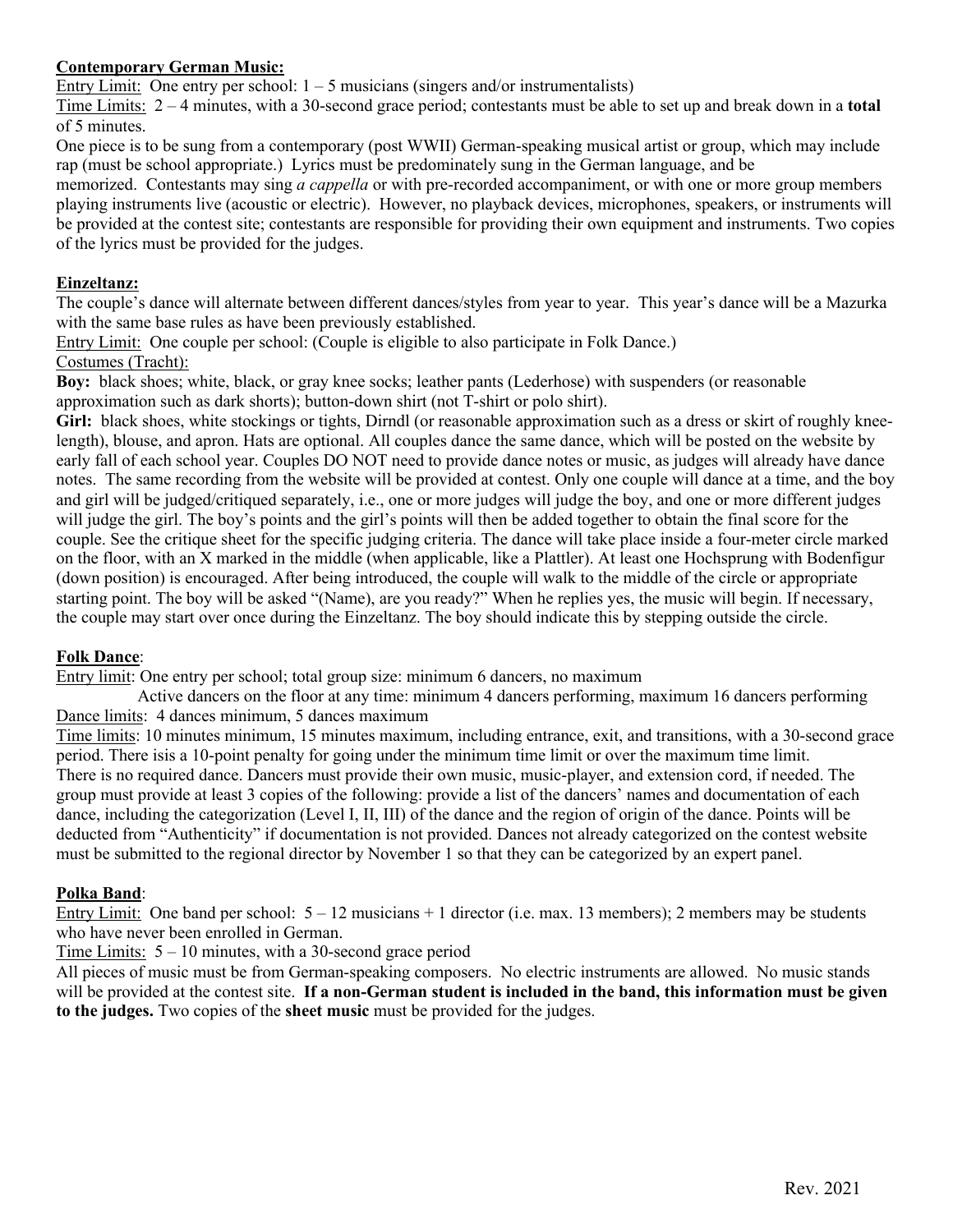#### **Vocal Solo**:

Entry Limit: Two soloists per school

Time Limits: 2 - 5 minutes, with a 30-second grace period

Contestant must sing a recognized classical or folk song from a German-speaking composer. Song must be sung in German and must be memorized. Soloist is responsible for his/her own accompaniment, whether recorded or live, or may sing *a cappella*. No instruments or audio-players will be provided at the contest site. Two copies of the **sheet music (notes and lyrics)** must be provided for the judges.

#### **ORAL TESTS**

#### **Directed Dialogue**:

Entry Limit: Two contestants per level, per school: Level 1 & Level 2 only

The judges will ask the contestant questions on his/her level of understanding (things generally covered in first-year and second-year textbooks). Questions will be selected by a combination of students drawing 3 questions and judges asking the same 2 standard questions to all contestants. Judges will grade on pronunciation, degree of complexity and fluency, knowledge of topic, and grammatical correctness.

#### **Extemporaneous Speaking**:

Entry Limit: Two contestants per level, per school: Level 3, Level 4 & Advantaged Speech Time Limits: Level 3: 1-3 minutes Level 4: 2-4 minutes Level Adv: 3-5 minutes The contestant will draw a topic at the beginning of his/her time slot.**\*** The topics will not be technical and will pertain to daily life. Different contestants will receive different topics, but the topics will be of approximately equal difficulty. After drawing a topic, the contestant will have a maximum of 10 minutes to prepare. He/she may write during this time, but no books or dictionaries may be used in preparation, and NO notes, even those made during the preparation period, may be used in the speech. **\*At Regionals only, students may draw 2 topics and choose one of the two to prepare.**

#### **Oral Presentation:** (Digital Submission Event)

Entry Limit: 2 entries per school (Level 4 only; EXCEPTION: If a school has no Level 4 students attending contest, Level 3 contestants may enter, but with the understanding that they will be competing against Level 4 contestants.) Time Limit: 2-4 minutes

The contestant gives a **prepared** presentation based on a provided picture prompt. The picture will be posted on the contest website by December 1 each year and will relate to some current cultural topic. The presentation must compare cultural perspectives between one or more German-speaking countries and your own region related to the topic suggested by the picture. Contestant may use notes (maximum 10 bullet points, maximum 5 words per bullet), but the presentation is otherwise memorized. The presentation may be accompanied by a visual component (picture cards, poster, photo story, images on a tablet or laptop), but the visuals cannot include any words. Note: Contestant must remain fully in view of the camera for the entire presentation, so if close ups of visuals are necessary, the contestant must make sure he/she is still 100% visible. The video may not cut back and forth between contestant and visuals.

## **Submission Process:**

- 1. Record yourself (or have someone record you) giving your presentation. You may do as many "takes" as you want until you're satisfied with the result, but the submitted recording must be a single continuous unedited take, not a spliced-together compilation of the best parts of multiple takes. (See rules above regarding use of visuals.)
- 2. If notes were used, hold the note card(s) up to the camera for at least 5 seconds (each) at the end of the presentation so that the judges can get a good look at it (them). The time it takes to display the note cards does not count toward the time limit.
- 3. Upload the video of your presentation to YouTube or Vimeo.
- 4. Create a single Word document or Google Doc with **your name**, **your school**, an image (or images) of your "**visual component**" if you used one, and **a hyperlink to your YouTube/Vimeo recording**. \*\*If you are concerned about privacy and want to password-protect your video, include the password with the hyperlink in the document.
- 5. Convert this document to a PDF file and upload it according to the instructions provided. Do NOT upload the video itself; the judges will access your video via the link that you include on the document.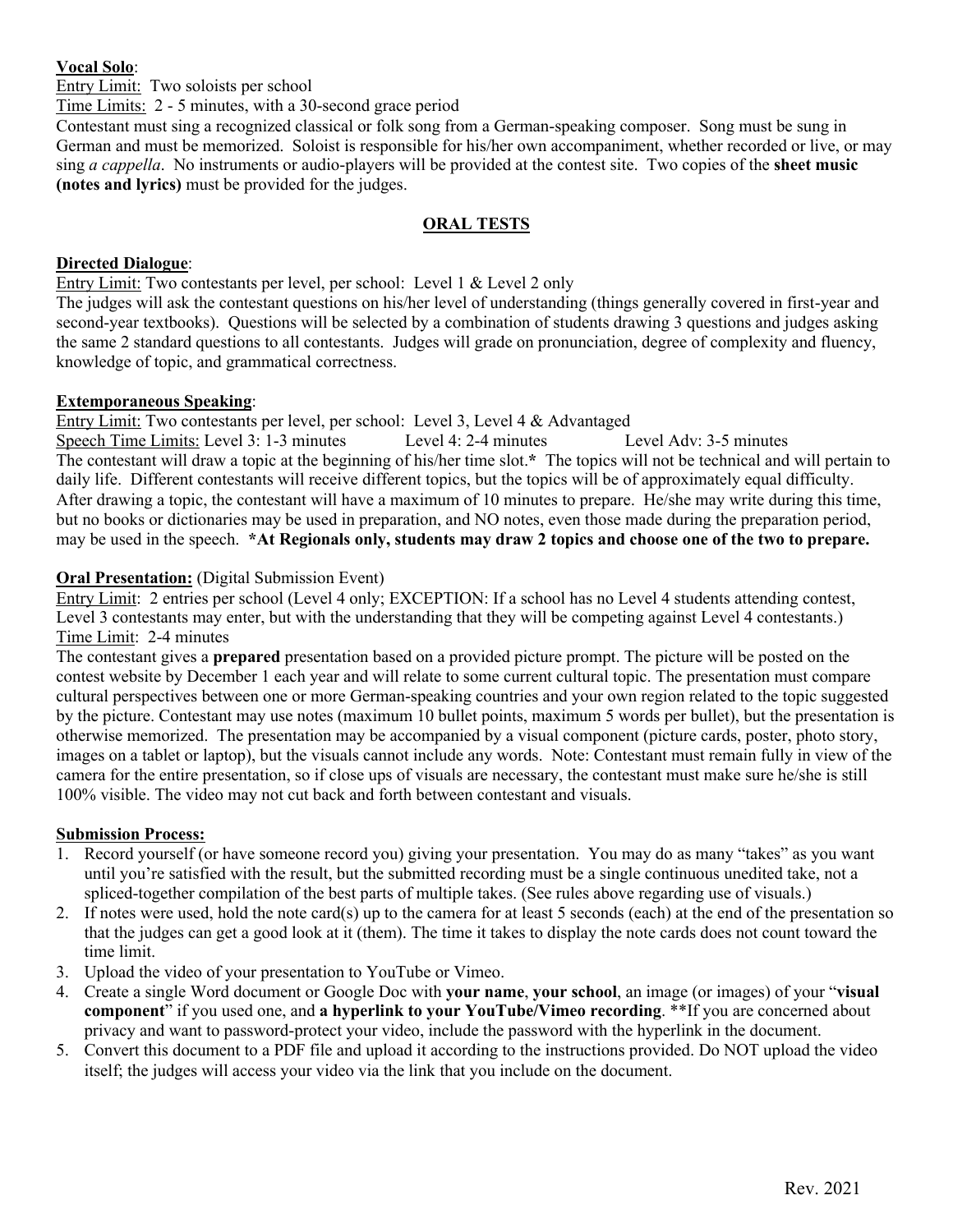#### **Pair Discussion:**

Entry Limit: 2 entries (pairs) per school (Level 3 only)

Discussion time: 3 minutes (not including a 30-second reflection time)

A pair of contestants draws a topic instructing them to plan something (trip, purchase, celebration, etc.). **Both are expected to make suggestions and voice opinions, to agree or disagree, and to make alternative suggestions**. At the end of the discussion, they must come to an agreement. The topics will pertain to the daily life of teenagers. No contestant pairs will have the same topic. From the time the topic is drawn, the contestants may take up to 30 seconds to read the topic and gather their thoughts, but they may not speak to each other during this time. At the end of the 30 seconds, the contestants have 3 minutes to role-play the situation. **Contestants will be judged independently of one another. Both scores will be added together for their team score.**

# **Sight Reading**:

Entry Limit: Two contestants per level, per school: Levels 1, 2, 3, & 4

Time Limits: up to 1 minute preparation time plus 2 minutes to read the piece to judges

The contestant will receive a copy of a prose piece that he/she has never seen before. The contestant may look at the prose for up to 1 minute before reading it for the judges. Contestants then have 2 minutes to read aloud the prose selection. The judges will stop the contestant after 2 minutes, regardless of how far he/she has read into the selection.

## **PASS AUF!**

## NO CELL PHONES ALLOWED IN THE COMPETITION ROOMS!!!

Abridged rules (see contest websites for complete rules): One novice and one varsity team per school, competing in separate tournaments. Novice teams, consisting only of students in German I and German II who have never competed in *Pass auf!* before, compete only at the regional level and do not advance to state. A team may consist of up to seven players, with no advantaged speakers. However, only up to five players may compete in a given round. Two teams play head-to-head in each game. A game consists of 25 questions – at least five questions from each of the following broad categories: Arts and Letters, Erdkunde, History and Politics, and Odds and Ends  $(5*4 = 20)$ , plus an additional five questions from one of the above categories to round out the 25 questions. In each category or subcategory in a round there will be questions valued at 10, 20, 30, 40, and 50 points, depending upon difficulty. Erdkunde will be asked in German and must be answered in German. There will also be one 50 point question relating to a specific theme announced each year. From the time that a question is read for the first time, the teams have 30 seconds in which to signal. After signaling, a team has 30 seconds to confer before beginning to give the answer. If a team gives a correct answer, it receives the points designated for the question. If the team's answer is not accepted by the moderator, the moderator will reread the question for the opposing team. It then has 30 seconds to signal whether it wants to try to answer the question. After it signals, it has 30 seconds in which to answer.

## **RESEARCH PAPER** (Digital Submission Event)

## Entry Limit: 1 research paper per school, with 1-2 authors

Length Limits: minimum 700 words, maximum 1000 words, not including Works Cited

Write a research paper in English on an interesting German-Texan cultural and/or historical topic. The topic should not be commonly known: a particular person, family, place, building, business, area, group, settlement, organization, church, tradition, activity, practice, etc. The paper should contribute to a greater understanding of German-Texan history and/or culture. The entry must be typed and double-spaced and have internal documentation with proper in-text citation and a Works Cited page, as per MLA (Modern Language Association) guidelines. Follow the rules in the latest MLA Style Sheet, paying special attention to rules for entering Internet sources. **Use at least three sources, at least two of which must be non-Internet**. Digitally archived sources originally published in hard copy may be counted as non-Internet sources. **Sources should include primary sources and secondary sources**. Primary sources are evidence in the form of artifacts, photos, letters, interviews, music, charts, illustrations, etc. with a direct connection to the era being studied. They may be personally documented by the contestant(s) (photos taken, interviews recorded) or found in personal collections, archives, libraries, museums, etc. Secondary sources are documents that discuss or analyze primary sources and topics – primarily other academic work.All entries will be checked for plagiarism via turnitin.com or a similar service.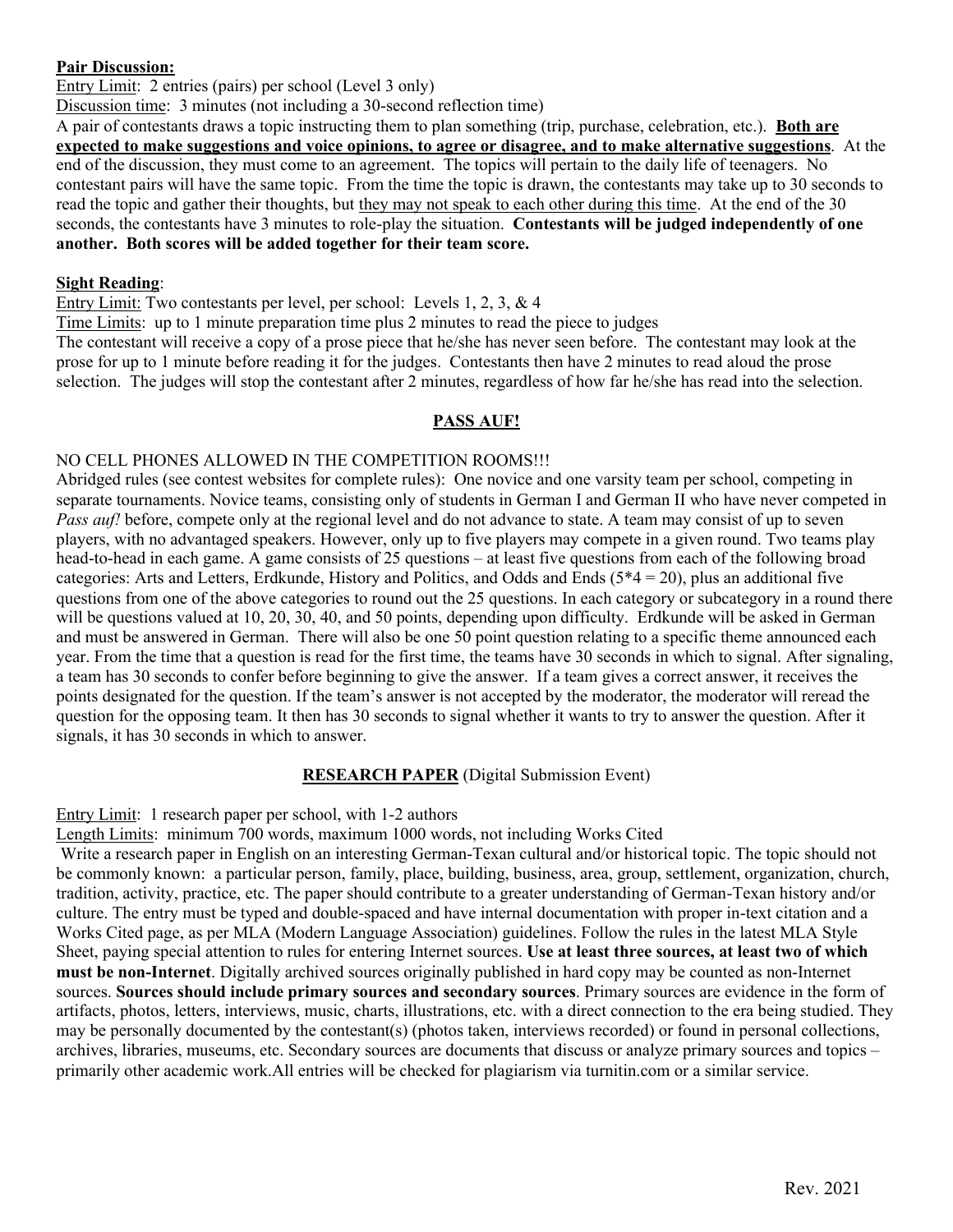#### **Submission Process:**

- 1. Using MLA Style, include **your name(s), your school**, the **date**, and the **title** of the paper at the top of page 1.
- 2. To include photographs, other images, and/or audio materials, add an appendix after the Works Cited page. Images may be pasted directly into the document. Audio files should be linked, e.g., via a Google Drive link.
- 3. Convert the completed research paper, including the Works Cited and any appendix, to a single PDF file and upload it according to the instructions provided.

#### **SCAVENGER HUNT**

Entry Limit: One team per school; 2 to 4 contestants (4 is highly recommended); a team may have 1 upper-level student (German III or above) **IF** the team consists of 4 members but **NOT** if the team consists of 2 or 3 members, and no advantaged speakers may be on a team.

Time Limit: The time limit for both parts combined is one hour. Teams may split their time between Parts One and Two in any way, but 35 minutes for Part One and 25 minutes for Part Two are recommended. Time Penalties: For each team member that exceeds the one-hour time limit up to 5 minutes, 20 points will be deducted from his/her quiz score. If any team member exceeds the time limit by more than 5 minutes, the entire team will be disqualified.

There are TWO parts to the event. Team members will work together on Part One but individually on Part Two. All team members must be present for all of both parts. Each team should have at least one SmartPhone or tablet (iPad, etc.) with a digital QR-code reader app already installed, but it is recommended that each team member have his/her own such device along with earbuds or headphones.

**Part One:** Follow written German directions to find four QR codes posted around the contest venue. At each of the four stations, teams will use their devices to access a video (max. 3 minutes per video). All team members should view all videos. (See Schnitzeljagd General Instructions for more details.) Total video running time is about 12 minutes. **Part Two:** Each team member will complete a written quiz independently. The quiz will have four multiple-choice questions and one question requiring a written German response based on each of the four videos that have been viewed (20 items total). The questions are in German. (See Schnitzeljagd General Instructions for more details.) All team members' scores will be averaged to obtain the team's final score.

#### **WRITTEN TESTS**

**Note for all contestants in written testing**: You are responsible for bringing as many No. 2 pencils as you may need to take these tests. Scantron answer sheets will be used for all tests except Spelling. NO CELL PHONES OR SMART WATCHES ALLOWED IN THE TESTING ROOMS!!!

**Advantaged Written Test:** Three entries per school (Advantaged Speakers only). Multiple-choice test (100 questions, 20 each in the areas of culture, grammar, listening comprehension, reading comprehension, and vocabulary) plus spelling test (20 questions). The test will be given ONE time on the day of contest and will take approximately 90 minutes. It must be completed in one sitting.

**Culture**: Three entries per school per level: Level 1, Level 2, Level 3, Level 4. Multiple-choice, scantron test. All materials will be taken from *AMSCO: Level One (Erstes Buch)*; *AMSCO: Level Two* (1985); *Komm mit!* (I, II, and III) and any or all sources listed under the *Pass auf!* category. The level 3 and 4 tests will be in German.

**Grammar**: Three entries per school per level: Level 1, Level 2, Level 3, Level 4. Multiple-choice, scantron test. See description of Culture test for the sources to be used. Add: Any texts or books you may have.

**Listening Comprehension**: Three entries per school per level: Level 1, Level 2, Level 3, Level 4. Multiple-choice, scantron test. Listen to recorded items in German and answer questions about the content of the information you heard. Levels 1 and 2 take the same test and Levels 3 and 4 take the same test, but they are ranked separately for each level.

**Reading Comprehension**: Three entries per school per level: Level 1, Level 2, Level 3, Level 4. Multiple-choice, scantron test. The test will consist of questions about a series of short readings. Questions will generally be in German.